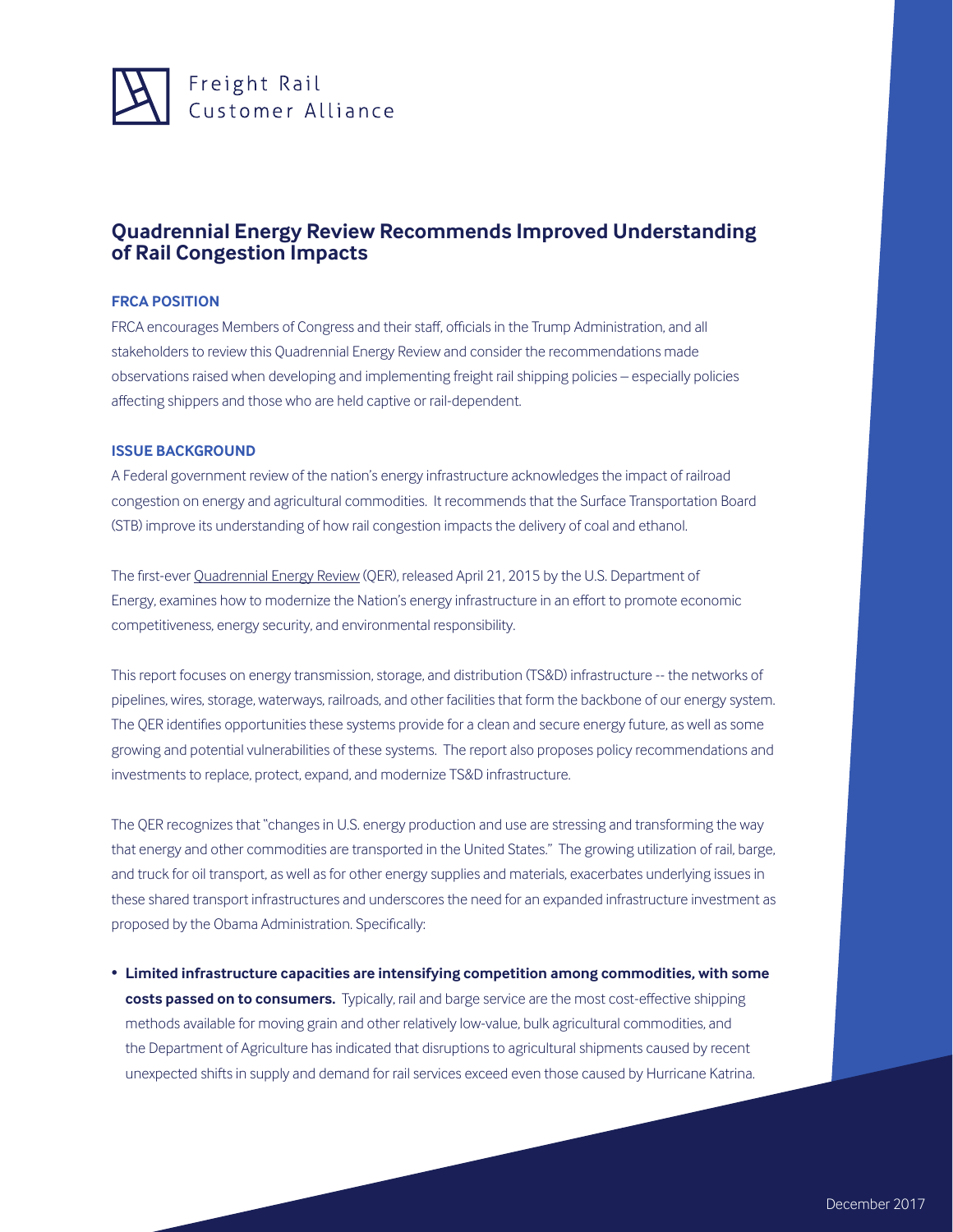- **Rail, barge, and truck transportation are crucial for ethanol shipment.** Ethanol production in the United States has increased over the last few decades. Ethanol is typically shipped from production plants by rail and then delivered by truck (or directly by rail or barge) to petroleum product terminals. Ethanol is likely to rely on shared infrastructure for its transport for the foreseeable future.
- **The ability to maintain adequate coal stockpiles at some electric power plants has been affected by rail congestion.** The Surface Transportation Board (STB) recently acted to require weekly reports of planned versus actual loadings of coal trains.

[Since the publication of this Report, the STB pursued this issue via, Docket EP-724 (Sub-No. 3), *United States Rail Service Issues—Data Collection* requiring all Class I railroads, and the Chicago Transportation Coordination Office (CTCO), through its Class I members, to report certain service performance metrics to the Board on a weekly, semiannual, and occasional basis. This becomes effective March 29, 2017.]

The review discusses concerns by agricultural product shippers that oil and coal shipments will crowd out their commodities on the already constrained rail network through the Plains States.

According to the review, "The growing imbalance between supply and demand for rail service was manifested as backlogged grain shipments and higher-than-average prices for empty grain cars sold in the secondary auction markets. The current rail service problems have exceeded previous events in terms of both magnitude and duration, including Hurricane Katrina, which caused major disruptions throughout the entire agricultural transportation network."

The QER also states that the *Staggers Rail Act of 1980* has been successful in improving the financial health of the railroads, in part because carriers have become more efficient, eliminating excess capacity and redundancy, and streamlining operations.

Over the last 30 years (from 1980 to 2011), the number of ton-miles transported by rail has doubled, while Class I revenues per ton-mile have declined almost 40 percent in real terms. The last several years, however, tell a different story. According to USDA, "Even though a recession started in December 2007, railroads continued to raise rail rates, partly to support record railroad capital investments and higher costs. Average real rail rates per ton-mile for all commodities increased 36 percent between 2004 and 2011. Real rail costs adjusted for railroad productivity increased 29 percent during the same. This indicates that most of the increase in rail rates was due to increased rail cost, but the increased rail rates also contributed to record rail profits. In comparison, real truck rates have increased 27 percent since 2004."

Protecting rail consumers from service disruptions is another prime factor in passage of the *Staggers Act*; a more streamlined rail system with limited excess to capacity can, however, become overburdened when demand spikes, as it did in 2013 to 2014, which can leave shippers vulnerable to service deficiencies.